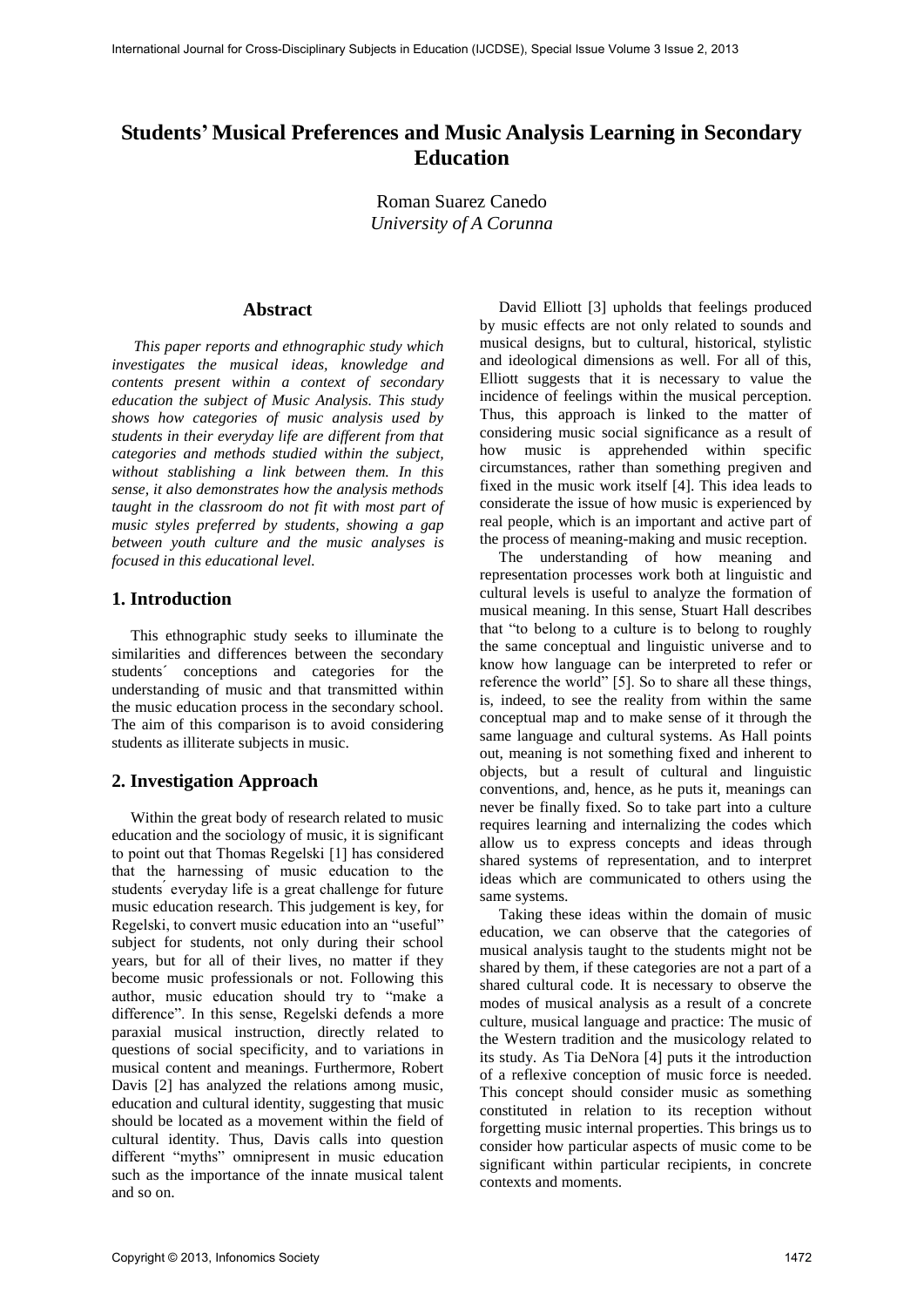If we assume that musical meanings are not fixed, and are the result of social convention, it seems necessary to illuminate how students analyze and structure their musical knowledge and how these modes of "empirical analysis" are shared, enabling them to think and to communicate musical thoughts, and to classify music in categories that involve artistic, social, and emotional fields. In this sense, young people as social actors interpret and represent music in forms that contribute to shape its meaning. In this sense, for Lucy Green [6], it is clear that intrinsic musical meanings are not natural and essential to music works, and that they are a result of a determined ideology, based not only in rational judgements, but also in some myths taken for granted. Indeed, Green points out that musical meaning are artificial, historical and learnt. Therefore, listeners' responses to music are constraint by their competence and familiarity with a concrete music style. Complementing these arguments, Tia DeNora argues that most part of music exists in intertextual relation to compositional conventions and works, but also in relation to its past association with social situations, and from its social patterns of employment [4].

Furthermore, Paul Willis [7] considers popular music as a key site of common culture for symbolic work and creativity, especially for young people. For Willis, most young people have a clear understanding of musical different genres, and an ability to hear and place sounds in terms of their histories, influences and sources. Therefore, as this author puts it, people place music in their lives to use commodities and symbols for their own imaginative purposes and to generate their own particular aestethics. This would also engage with further research studying how ideology and social status influence musical tastes, and how social actors try to justify their tastes only with reference to aesthetic terms [8].

Within the sphere of musical analysis, some authors have detected a tendency to formalism in the mainstream methods (those applied and referred to classical music) in contrast with a priority on meaning issues in popular music analysis [9]. Much of this work has been semiotic or interpretative or has pursued theories of social and cultural homology. But within the context of music analysis as a secondary school subject, where both young musicians (studying in the conservatory) and students without specific instruction in music (those who pursuit to study performing arts and so on) study together, the construction of musical analysis from categories that students have already established and assumed as shared, seems to be a bridge needed to link their knowledge with the different academic approaches of music analysis. This is even more important given that these academic approaches are not part of the shared musical culture within the classroom.

Linking the above ideas with the curriculum of artistic subjects at school, we can considerate Jurjo Torres [10] judgements, when pointing out a global tendency to neglect curricular cultural selection which should enable students to understand a increasingly global world in constant change. And also the existence of hidden political and economical processes aiming a curricular uniformitarianism, where the cultural peculiarities of different social groups are sacrificed for a greater standarization of education oriented to labour formation as its main goal.

## **3. Empirical study**

This study is an ethnographic research [11, 12], which intended to broaden the knowledge of the existing relations of both students and teachers with music within the context of a secondary classroom group. It sought to illuminate how the subject of music can, in secondary education, be "useful" to students in their musical life out of school. The adoption of this perspective is rooted in an important body of research which advocates music ethnography as a way of broadening our knowledge assuming music as a result of a social process of production, consumption and understanding [13, 4, 14].

For this research, we followed an emergent design, which required a constant reflective approach. For all of this, the data selection was a process of decision-making which, at the same time, enabled us to engage these data with the research design through a gradual selection [15]. Furthermore, the study became a circular flow, entailing an inductive understanding through the interplay of both data collecting and data analysis [12].

The selection of the research scenario was based in convenience criteria, selecting those cases which provided an easier access under the determined conditions [15]. The high school selected was the one where the researcher had studied during his secondary education years, and which is also placed in A Corunna, a city of Galicia, in the northwest of Spain. There is an introduction and description of all data collection techniques and instruments used in this research in Table 1.

Selection strategies within ethnographic model, are defined by their flexibility and adaptability and their integration throughout all the investigation stages. In this sense, during the field work period, one of the criteria that showed to be of more importance were the differences between those students who attended music studies in the Conservatory and those who did not attend music formation at that institution. The former had a greater importance within the classroom due to its previous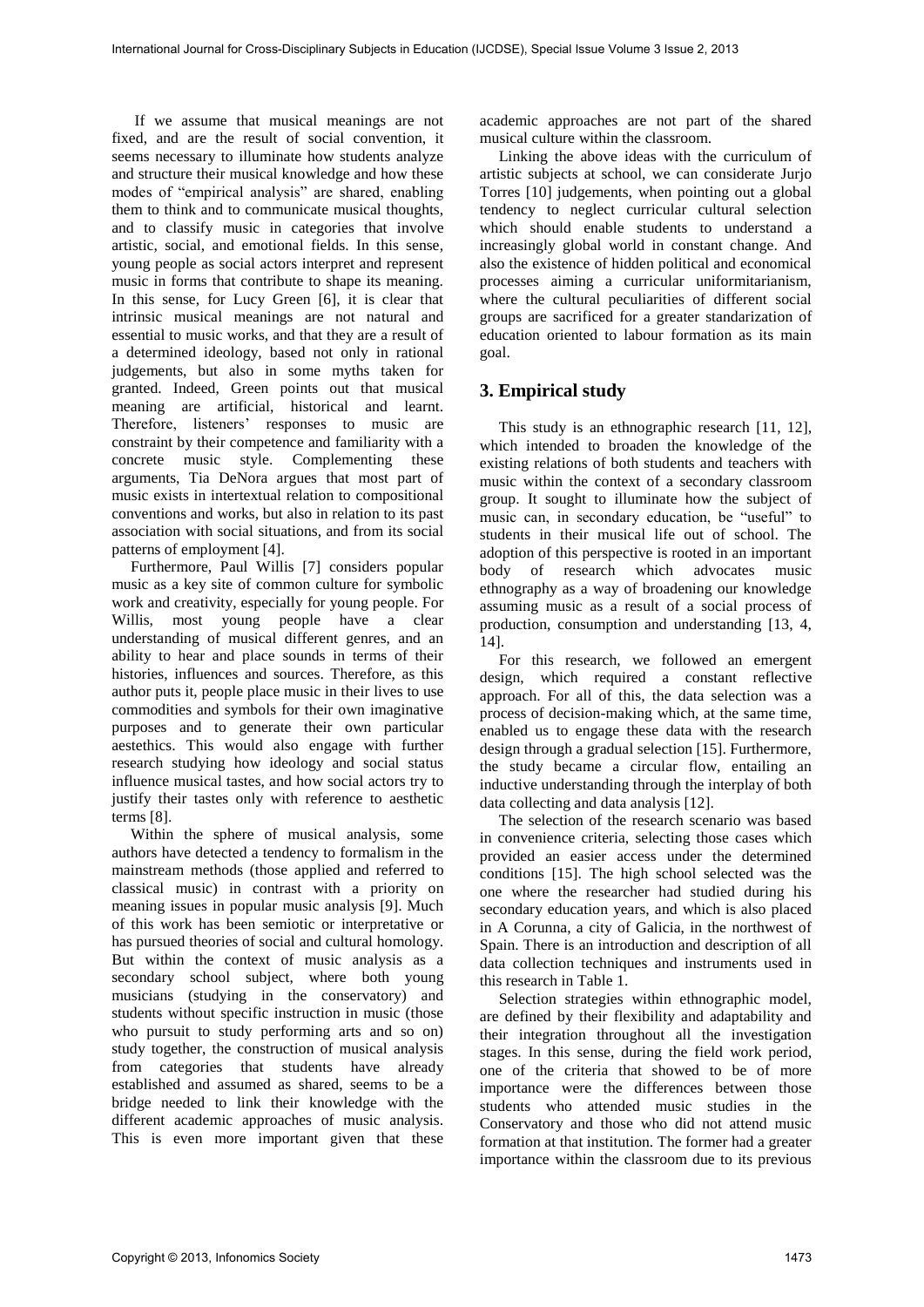knowledge in relation to harmony and musical analysis, which enabled them to help other students during the learning process. Another criteria, that arised through the different processes of investigation, was the necessity of a sincere and altruistic collaboration with the research. This criterion is based in the idea that musical preferences and opinions can only be transmitted within a atmosphere of confidence and understanding, which allowed the researcher to capture the plurality of the classroom-group under study.

During the investigation, the instruments and techniques or data collection were not defined before the field entrance, the role negotiation and the nonparticipant observation had begun. This was due to the importance of defining which data were relevant, and the development of the strategies of data collect which enabled the proper record of them.

In order to analyze the collected data, we followed a direct interpretation technique. In this sense, Stake asserts that researchers find meanings through directly interpreting individual examples, linking and adding them until it is possible to abstract common features from a group [16]. According with this, we tried to make sense of observations through an attentive analysis as well as a mostly descriptive data interpretation that entailed every analysis to be based in participants' testimonies, field notes or data from other sources.

In relation to credibility criteria, we used methodological triangulation with data collect processes, which implied the comparison of data from the same phenomenon obtained in different stages of the field work. We also compared testimonies of different participants within the field [17], as well as the agent triangulation [18]. Furthermore, the whole process was focused in trying to understand the perspectives of participants.

Table 1. Data collection techniques and instruments

| <b>Techniques</b>                  | <b>Instruments</b>                                                                         | No.          |
|------------------------------------|--------------------------------------------------------------------------------------------|--------------|
| Non-<br>participant<br>observation | Field diary                                                                                | 8            |
| <b>Interviews:</b>                 |                                                                                            | 1            |
| -Individual-<br>Narrative          | Interviews with<br>the<br>teacher                                                          |              |
| -Individual-<br>Ethnographic       | Interview<br>with<br>students that attended<br>music instruction<br>in<br>the conservatory | $\mathbf{1}$ |

| -Group-<br>Ethnographic                                                | Interview<br>with<br>students that did not<br>attend<br>the<br>conservatory | -1             |
|------------------------------------------------------------------------|-----------------------------------------------------------------------------|----------------|
| <b>Blog Analysis</b>                                                   | Register<br>blog<br>of of<br>entries                                        | 163<br>entries |
| <b>of</b><br><b>Analysis</b><br><b>Classroom</b><br><b>Materials</b>   | Scores used in lessons                                                      | 8<br>scores    |
| of <sub>1</sub><br>Analysis<br><b>Classroom</b><br><b>Bibliography</b> | Bibliography in which 3 books<br>the lessons were based                     |                |

On the other hand, we take into account the role of the researcher that tried to understand the different perspectives expressed by participants, while declaring his academic formation within the classical music, as a pianist, and his knowledge of popular music as a professional musician in popular and urban music participating mainly in the local and regional music scene. We consider the researcher previous background when analyzing his positioning and elections, both those intentional and those non intentional, within his disciplined subjectivity [11].

The fiability of the research procedure is based on declaring the origin of all data, their record circumstances and the existing frontier between data and the researcher reconstruction. In order to warrant these questions, interpretations from data analysis had a prevalent more descriptive approach than interpretative, and for that the ethnographic report is based in participants' testimonies and evidences from informants or original documents collected in the field.

The structure of the ethnographic report is divided in two different parts. The first is referred to the music styles and student musical preferences, where we reconstruct different music styles through the testimonies of participants. These testimonies are not only referred to pure musical judgements but also to social beliefs and feelings. The second part is referred to the subject of Music Analysis, and the ideas that expressed both students and the teacher, and also analyzing the curriculum and documents recorded in the learning process within the classroom.

## **4. Research Findings**

Musical identities play an important role for young people to shape their personality and differentiate themselves from peers. These identities are defined by its fragmentary nature, so students participate of diverse identity positions simultaneously or changing over time. Furthermore, musical identities are built from a selection of subjective experiences and ideas which make sense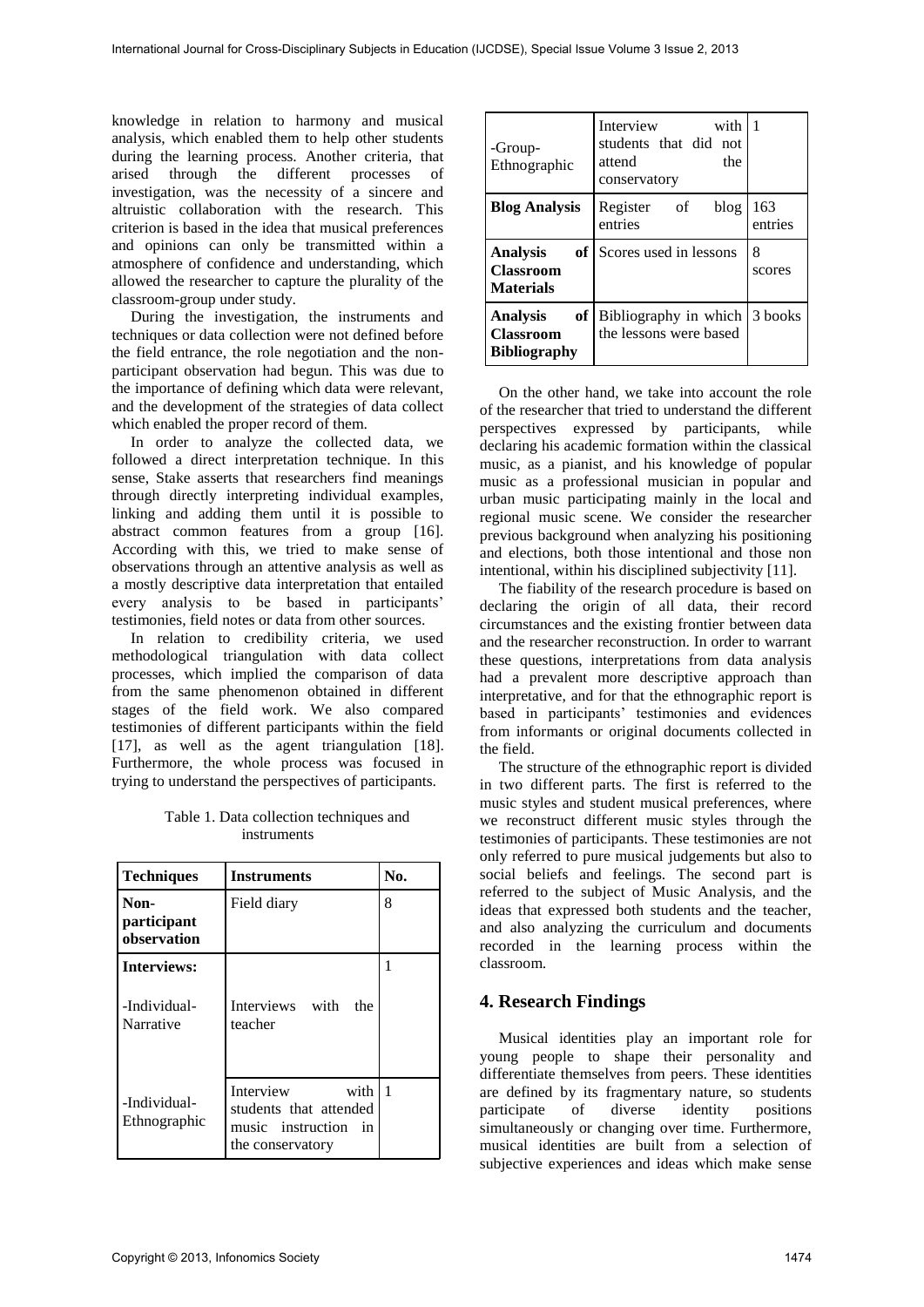through the narration. In this sense, "coherence" would be the narrativation.

While studying the musical preferences of students, the degree of musical instruction appeared to be the most important item to explain how students approached different music styles. Indeed, students who had a higher musical instruction showed more respect for different music styles than those students with lower instruction. Related to this, students who attended studies at the Conservatory had less defined musical identities. This findings show how individuals have a great dependence on the cultural environment in which they live, which is the base of the connections that people are able to make among past, present and future.

Students recognized different influences when configuring their musical taste. The main influence was their social environment, specially their family (parents) and their friends. While their peers appeared to be more important when talking about modern music, parents´ influence was often related to their younghood musical tastes.

Students also recognized that mass media were of great influence. They considered the internet to be the strongest factor when configuring their musical taste. This impact was greater for "commercial music" or those musics considered to be "radio formula". Related to this, there was a global tendency to prefer music with English lyrics (mainly from US and UK bands), that had substituted other local, regional or national options.

Emotional, ideological and other "extra-musical" judgements are key in the students´ analysis of popular music, meanwhile they are not taken into account by the curriculum of Music Analysis, focused mainly in structural properties that are " inherent" to music. We have observed different levels of prestige depending on the music style, as it was described by Bourdieu. Related to this, those music styles with less academic prestige were attached to different social activities and habits that justified them (having fun with peers, dancing...). On the contrary, those music styles that were considered prestigious were not attached to any functionality to justify their consumption.

Student analysis of popular music within their schoolwork is has been limited to translate categories of analysis from classical music to popular music. Furthermore, these categories of analysis do not always fit the specifities of popular music styles. In this sense, the student contribution to analysis with previous or non-scholar musical knowledge is constrained by analysis methods that are central in the lessons. As a result, there is a lost opportunity to harness new musical knowledge learnt at school with the students' previous music culture

The Music Analysis subject is mainly based in learning to analyze classical music. In this sense, some ideological conceptions are unconsciously

translated to students, such as most part of popular music styles "come" from classical music tradition (and that it is the base of popular music), establishing hierarchical categories of music styles based in extramusical believes.

The music teacher has developed an important labour trying to make music analysis closer to students' interests. In this way, she had proposed her students an activity where everyone should to analyze their favourite songs, explaining their musical preferences. This activity showed them how to develop analytical skills, learnt at school, in their daily life. Indeed, this activity helped to save the difference of status among any kind of music within the classroom.

## **5. Conclusion**

Most secondary school students have a clear understanding of music, developed, at least partially, out of school while music education misses the opportunity to engage the students´ knowledge in the music learning process. This situation leds the music teacher in a situation where he or she has to individually decide whether to use music closer to students or not during the learning process. In this sense, within the pedagogy of music analysis, further research is needed to seek new approaches for taking into account the existing categories and hierarchies that allow students to "make sense" of music.

We consider important to continue this line of research studying more specifically the musical background and social uses that both students and teacher give to music outside the classroom. It would enable to determine how they influence the configuration of the learning process.

## **6. References**

[1] Regelski, T. (2009). La musica y la educacion musical: Teoria y practica para "marcar una diferencia". In David K. Lines (editor), La educacion musical para el nuevo milenio. Madrid: Ediciones Morata.

[2] Davis, R. (2009). Educación musical e identidad cultural. In David K. Lines (editor), La educación musical para el nuevo milenio. Madrid: Ediciones Morata.

[3] Elliott, D. J. (2009). La comprension musical, las obras musicales y la expresion de los sentimientos: Implicaciones para la educacion. In David K. Lines (editor). La educacion musical para el nuevo milenio. Madrid: Ediciones Morata.

[4] DeNora, T. (2000). Music in everyday life. Cambridge: Cambridge University Press.

[5] Hall, S. (ed) (1997). Representation: Cultural representations and signifying practices. London: Sage Publications- The Open University., pp. 22-24